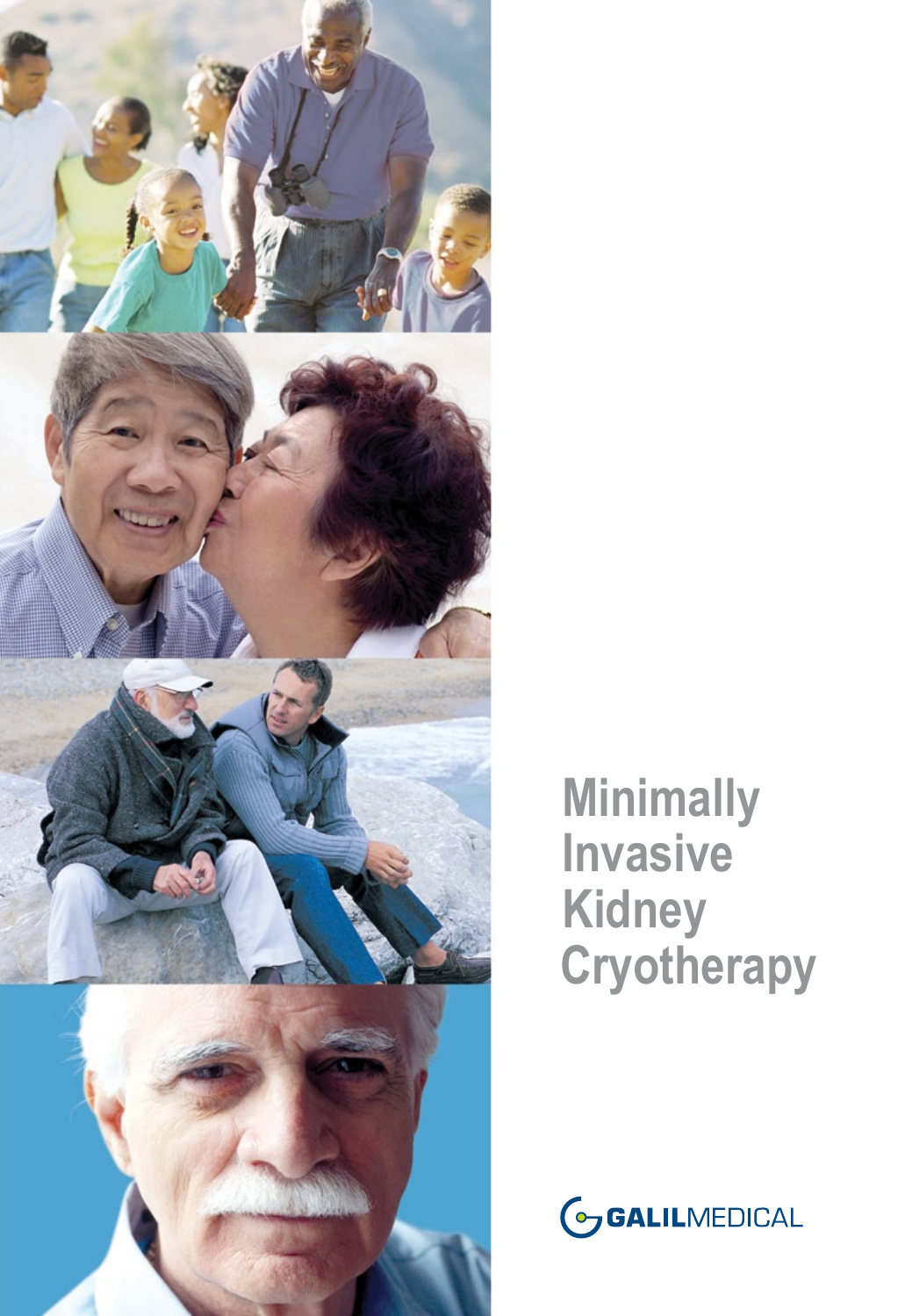# [mini·mal·ly in·va·sive]

**minimally:** [adv] to a minimal degree; the least or smallest possible

**invasive:** [adj] relating to a technique in which the body is entered by puncture or incision

# [ cry·o·ther·a·py]

cryo: **[adj]** very cold or freezing

**therapy:** [noun] treatment or healing method

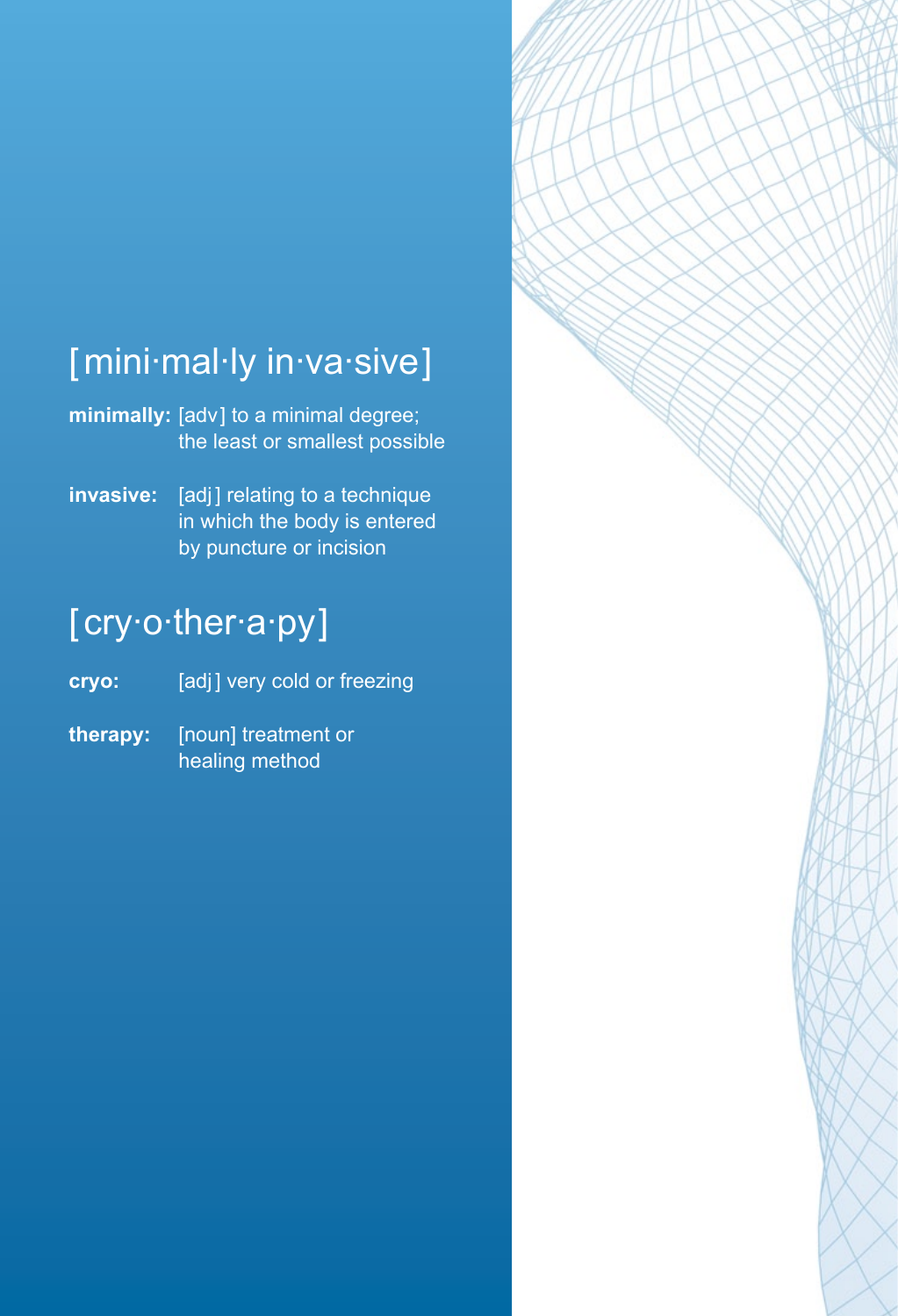# **Understanding Cryoablation of Kidney Tumors**

This booklet is intended to help you understand cryoablation of kidney tumors better by giving you the opportunity to go over the details at your leisure. We believe it is important for you to have as complete an understanding of your procedure as possible and hope that this booklet answers some of your questions.

Based on the results of your tests, you and your doctor have decided that it may be advisable to treat your kidney tumor by freezing it (cryoablation or cryotherapy).

### **What are kidney tumors?**

The kidneys are a pair of organs located in the back of the upper abdomen that filter blood to remove waste products which they convert into urine. Urine is then carried from the kidney to the bladder by a tube called the ureter.

If you have been diagnosed with a tumor in the kidney, you should understand that most, but not all, tumors in the kidney are cancerous. Biopsies are usually taken at the time of the cryoablation procedure with the intention of determining whether the tumor is cancerous. In some circumstances, a biopsy is done before any treatment is carried out. Occasionally, the biopsy does not make a definite diagnosis. Your doctor will discuss the biopsy results with you after the procedure.

Small kidney tumors are usually cancerous and so many patients are advised to undergo treatment. Occasionally despite successful treatment of the tumor in the kidney, the cancer comes back elsewhere in the body and requires further treatment. Treatment of small kidney tumors is intended to reduce this risk as much as possible. Treatment is available for metastatic kidney cancer (cancer which has spread to other parts of the body), but it tends to be less effective than treatment for localized kidney cancer.

# **What are the treatment options?**

Kidney tumors traditionally have been treated by removal of the entire kidney as well as the adrenal gland and the fat around the kidney (radical nephrectomy). While this remains the most definitive form of treatment for kidney tumors, it may not be necessary for patients with small tumors. Radical nephrectomy can be carried out either through an open surgical incision or laparoscopically (keyhole surgery).

For smaller kidney tumors, it may not be necessary to remove the entire kidney. The part of the kidney containing the tumor may be removed while leaving the remainder of the kidney intact (partial nephrectomy). This may be of crucial importance in patients with a single kidney or in patients with poor kidney function. Partial nephrectomy can also be carried out through open or laparoscopic surgery.

Finally there are newer minimally invasive techniques involving heating the tumor, namely, radiofrequency ablation (RFA) and high intensity focused ultrasound (HIFU)-investigational in the USA. It may be worthwhile discussing these options with your doctor. This booklet is directed towards informing patients about cryoablation of their kidney tumor.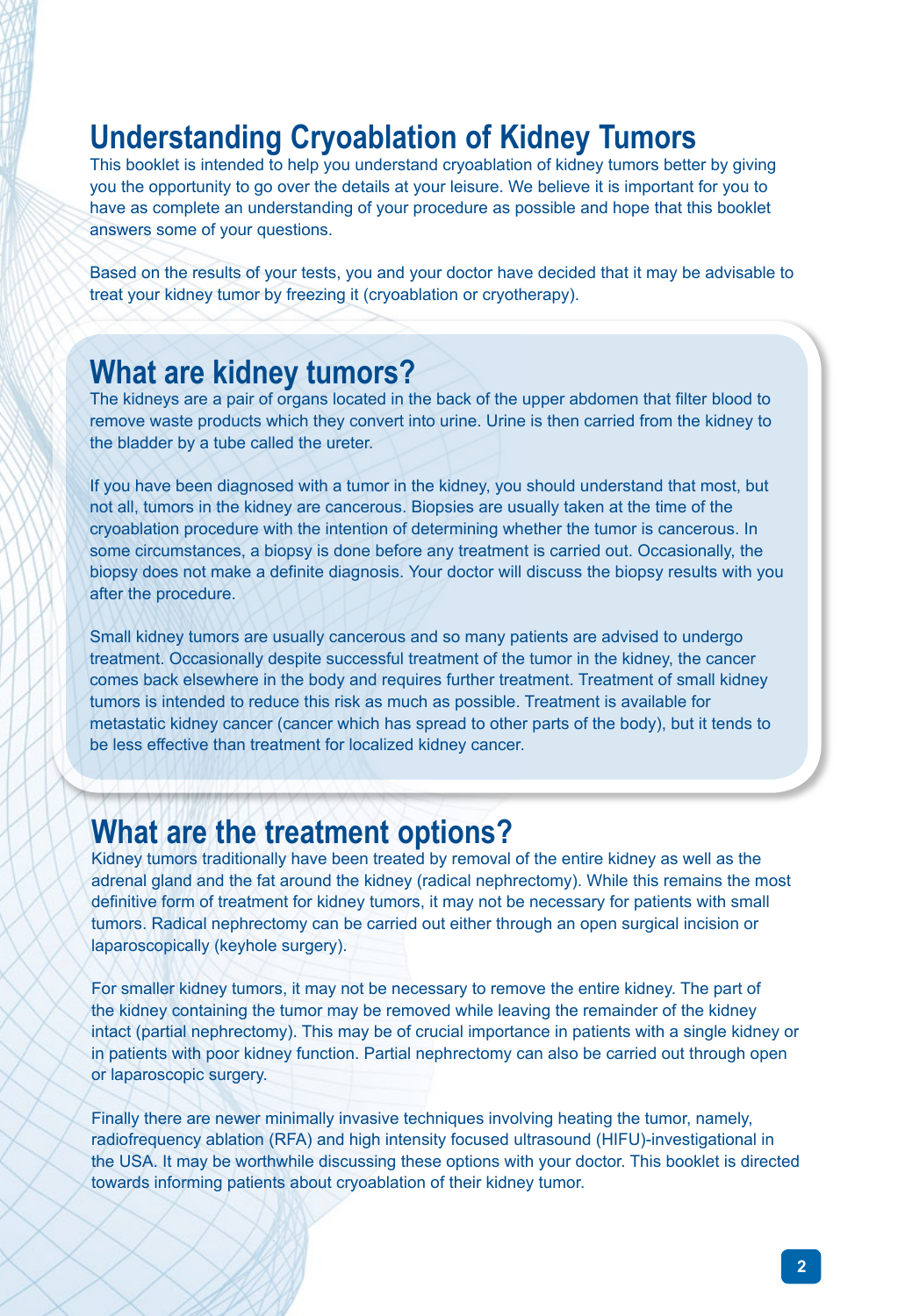# **How is cryoablation done?**

Kidney tumors are treated with cryoablation by placing one or more fine needles into the tumor which are then cooled to below –100º C. The procedure can be carried out either through a traditional open incision or by choosing a minimally invasive method that is performed either under laparoscopic or CT/MRI guidance. Your recovery depends in large part on which of these approaches is taken. Depending on your health as well as the size and location of the tumor, your surgeon will discuss the different guidance methods available:

**Laparoscopic Guided.** Laparoscopic cryoablation of kidney tumors typically involves three or four small incisions in order for the surgeon to isolate the kidney tumor. Nearby organs such as the colon, liver or spleen as well as large blood vessels are moved away from the tumor so that they are not injured by the freezing process. Finally, the needles are passed through the skin and are precisely positioned into the tumor in such a way to ensure that the entire tumor and a small margin of normal kidney are thoroughly frozen. Procedure is guided and monitored by ultrasound imaging.

**CT/MRI-Guided.** In CT/MRI-guided cryotherapy, the surgeon operates while viewing a 3D image taken by CT or MRI scans. In the CT/MRI-guided procedure, ultrathin needles and thermal sensors are inserted.

**Open.** The kidney is identified and isolated, and cryotherapy is performed under direct vision.

# **How does cryoablation work?**

Argon gas is delivered under pressure into a small chamber inside the tip of the needle where it expands and cools. The needles typically reach a temperature of –125°C, depending upon the needle type. This produces a frozen area around the needle. Temperatures below –20ºC result in the death of the tissue, a process similar to frostbite. The tumor is usually frozen twice during the procedure to ensure that the temperature in the tumor reaches below –20ºC.

Scans are carried out at intervals following the treatment in order to ensure the treatment has been successful. Your doctor will discuss this with you in terms of setting out a schedule.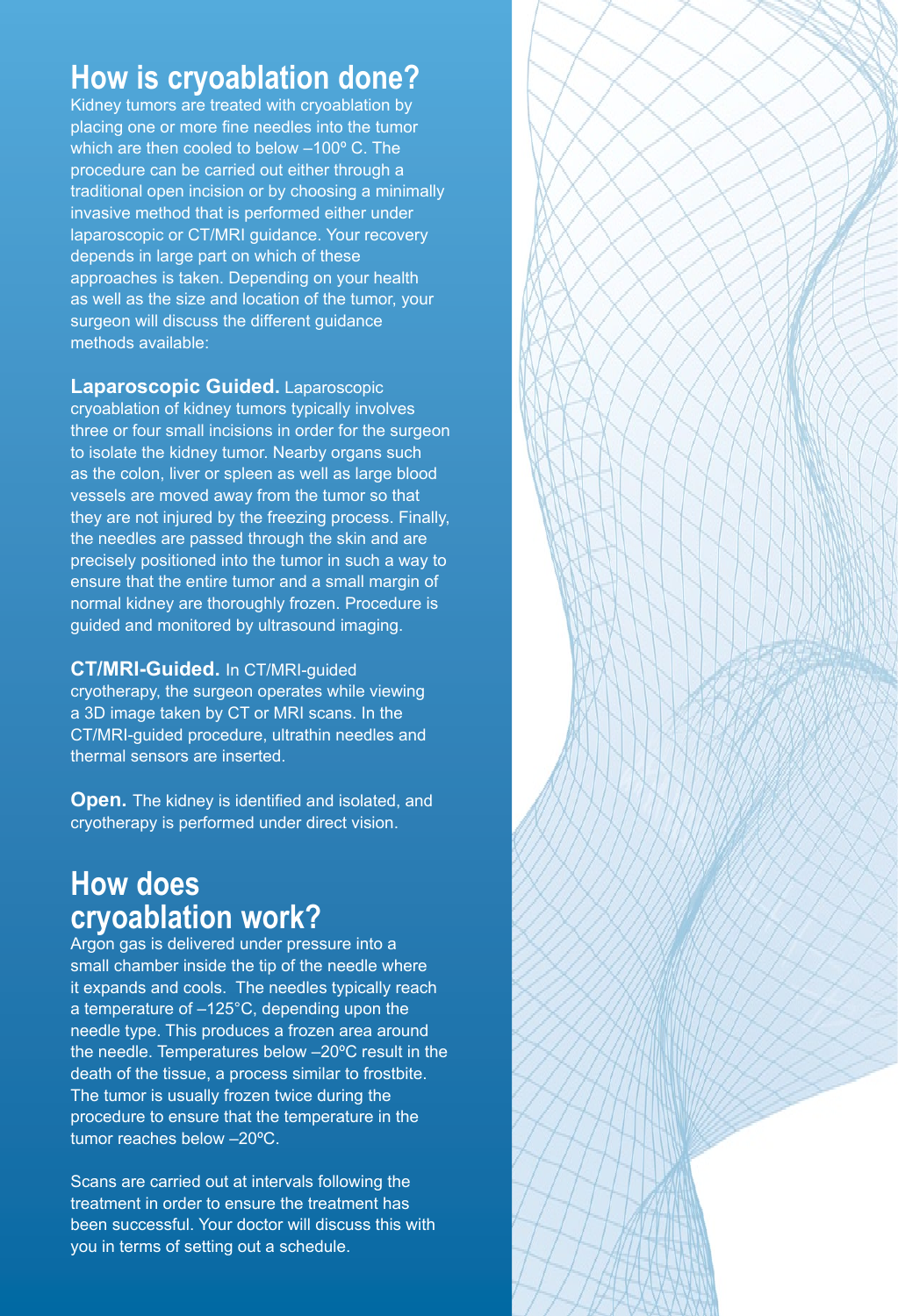# **Is any special preparation needed prior to surgery?**

No special diet is required prior to your procedure. You will be admitted to the hospital the day before surgery or the morning of your operation. You will be instructed when to stop eating and drinking. Your doctor will make a mark on your body to indicate which kidney is to be operated on.

### **How long will the procedure take and what will happen afterwards?**

Depending on the required approach to the kidney, you and your surgeon will decide whether regional or general anaesthesia should be used. The operation typically takes two-three hours, but operative time is variable. You will wake up in the recovery room. Your vital signs will be monitored regularly as will your urinary output. You will have a catheter and possibly a drain. You may want to discuss this with your doctor prior to surgery. You will have dressings over any incisions and where the cryoablation needles were placed.

You will be able to drink fluids immediately after your surgery and then food if you are managing to take the fluids well.

### **Will the procedure be painful?**

Pain relief may be necessary after the procedure related to the open surgery or laparoscopic approach. You may be given painkillers by mouth and possibly as a suppository. The aim will be to make you as comfortable as possible. It must be said that many patients experience very little pain after the procedure but each patient is treated individually.

# **How long will I be in the hospital?**

You will stay in the hospital until you are eating, drinking, walking and urinating satisfactorily. This may involve staying only one night in the hospital after your procedure. Additionally, if there are any complications after your operation, you may need to stay in the hospital longer.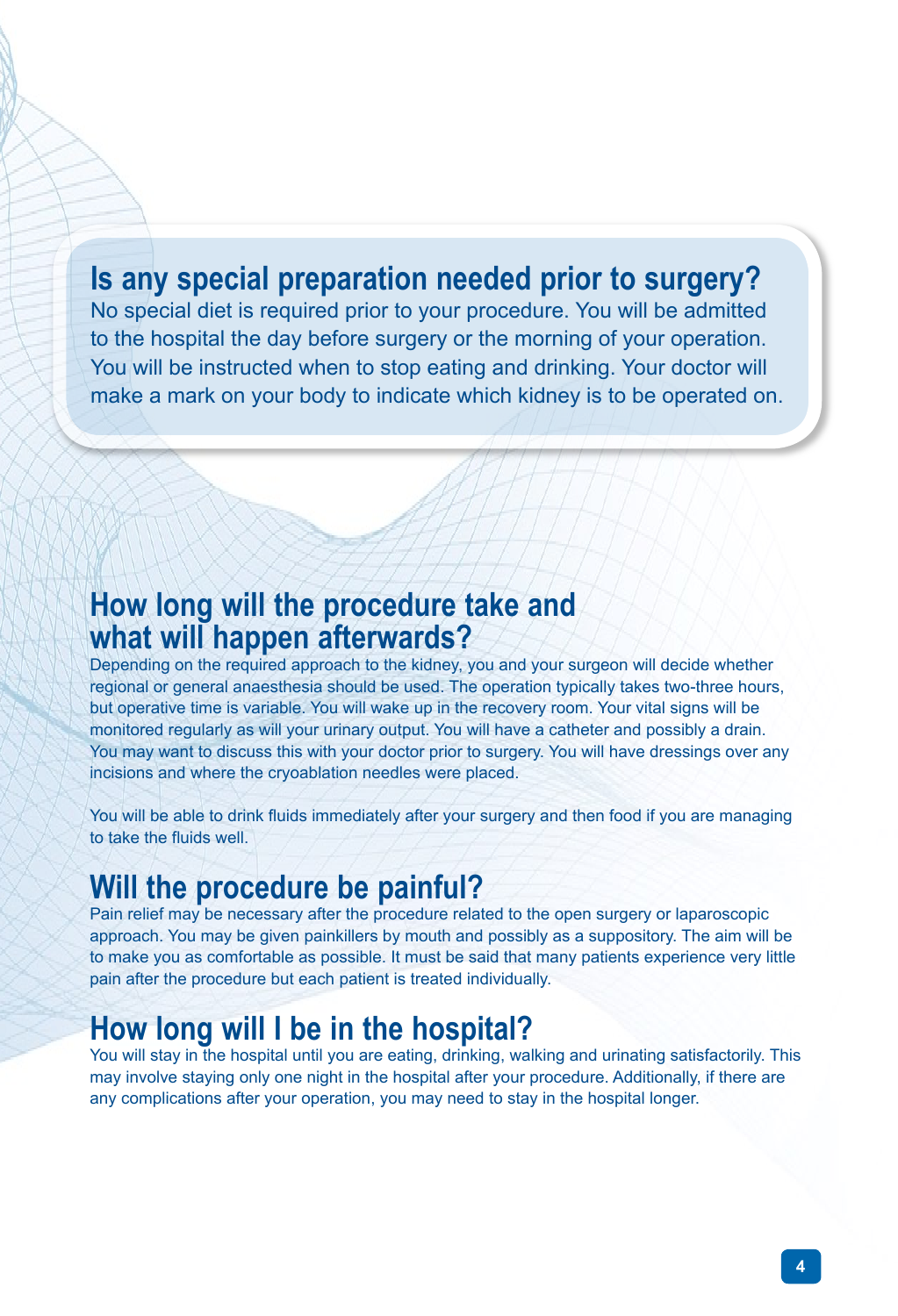### **Are there any possible complications?**

Complications can occur after any procedure but your doctors and nurses will do everything possible to avoid these. Some complications may occur, at the time of surgery and others at a later point during your recovery. Complications that can occur after any surgery include problems with general anaesthesia or cardiovascular problems which include heart attack, stroke, deep vein thrombosis (blood clot in the leg) or pulmonary embolus (blood clot in the lung). While these problems rarely occur the risk to you does depend on your fitness for surgery and any previous medical problems that you may have. Your overall risk is worthwhile discussing with your doctor. The risks of these complications following this particular procedure are minimized compared to traditional surgery because of the small wounds and lower risk of bleeding. You can help prevent some of these complications by carefully returning to activities, such as walking after surgery.

Other complications include bleeding from the kidney, wound infections, a hernia through one of the wounds, and injury to nearby structures such as blood vessels, spleen, liver, pancreas or bowel. This may require more extensive surgery. Great care is taken to avoid these injuries during the procedure.

#### **Call your doctor or specialist nurse if you have:**

- Fever or chills
- Nausea or vomiting
- Urine that is cloudy or smells
- Persistent abdominal or back pain
- Signs of infection in a wound. This may take the form of a foul smelling discharge or redness spreading out from the sides of the wound.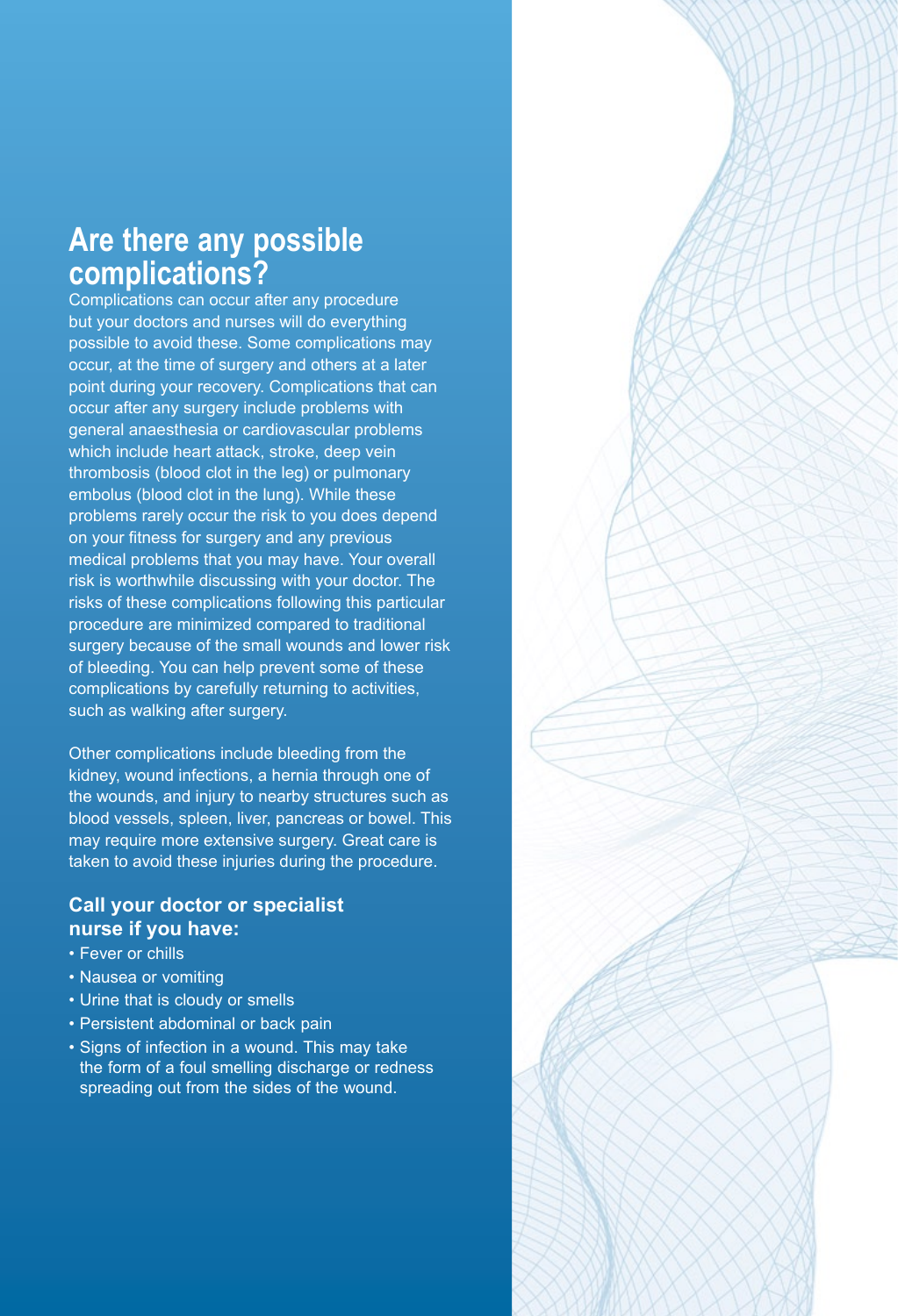# **What can I expect when I go home?**

The recovery time greatly depends upon the approach of the procedure (laparoscopic, CT/MRI-guided, open). By the time you leave the hospital you will be able to do basic things for yourself such as washing and dressing. Once your wounds are dry you can shower or bathe. You will need to build up your appetite and your strength. You will find that you are very tired when you go home and you will need to rest during the day. You will gradually be able to do more and more by building up your activities.

It is wise not to drive for at least four weeks after the procedure and you should not drive if you are in any pain. Check with your insurance company to ensure that you have proper coverage before driving. It is wise not to do any heavy lifting or very strenuous activity for at least six weeks. Driving and activities after laparoscopic procedures may be able to resume after two weeks. There are no hard and fast rules but generally you can do activities provided they do not hurt.

Going back to work depends on the nature of your work and how fit you feel.

#### **When will I be seen by my doctor after surgery?**

You will be seen a few weeks after your surgery to discuss the results of your biopsy and to make sure that you are making a good recovery. You will have regular check ups which typically will involve either a CT scan or an MRI scan. The CT or MRI help to insure that the tumor has been well treated. While there is no standard schedule for these tests, your doctor will help decide when these should be scheduled. These become less frequent provided the results are satisfactory.

### **Will I need any further treatments?**

Once you have had your operation there are no other treatments that are needed routinely. However, depending on the success of your operation based on the follow up scans, further treatment may be necessary. Occasionally, it is necessary to repeat the cryoablation procedure or even to remove the kidney. The likelihood of needing further treatment depends in large part on the size and location of the kidney tumor. Your doctor will discuss this with you.

We hope that this booklet has answered most of your questions. If there is anything else that you would like to know please contact your doctor or specialist nurse.